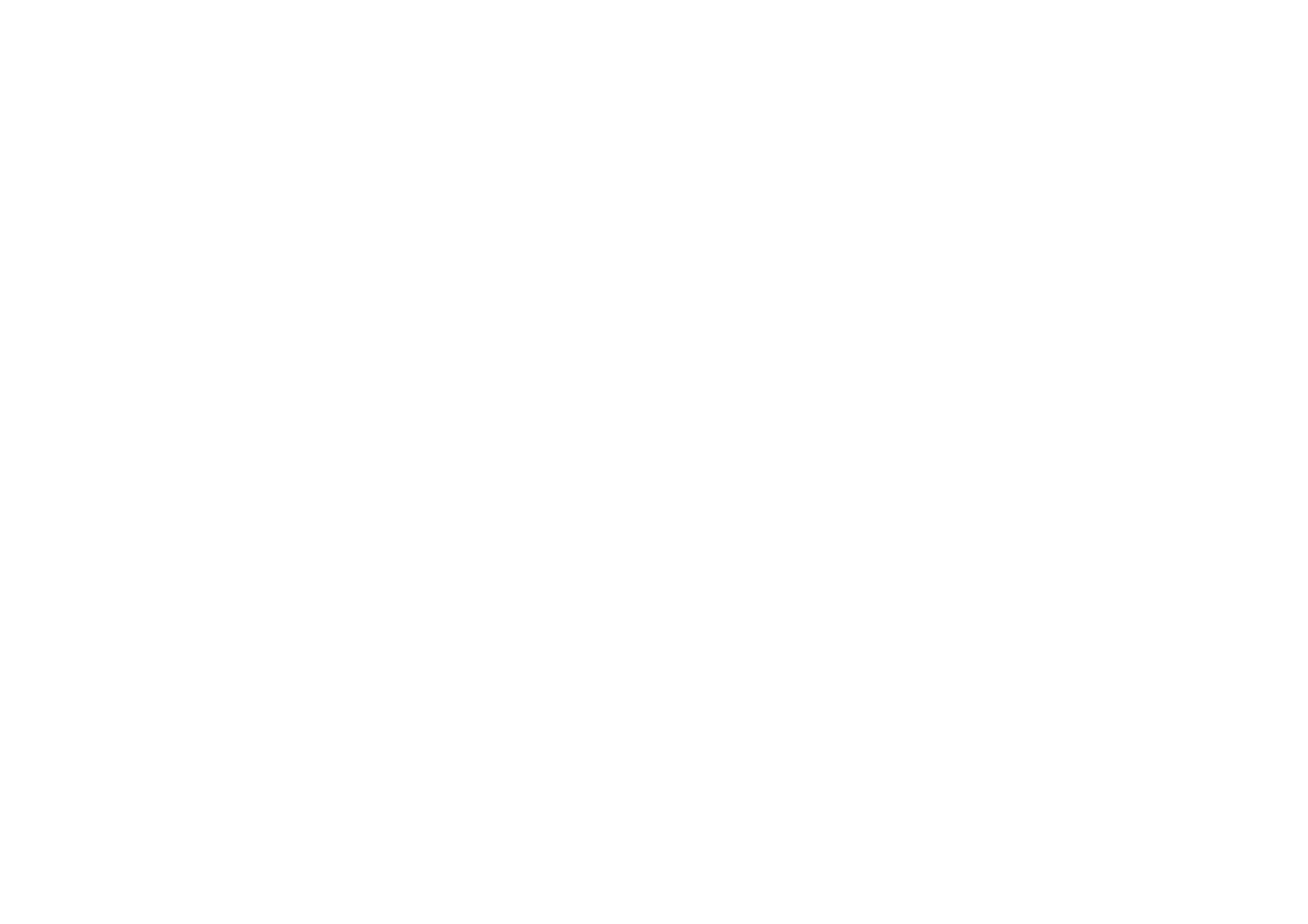<span id="page-2-0"></span>

| <b>Bed Utilization</b>  | 2004  | 2003  | 2002  | 2001  | 2000      |
|-------------------------|-------|-------|-------|-------|-----------|
| Total admissions        | 2,087 | 1,741 | 1,525 | 401   | <b>NA</b> |
| Total discharges        | 2,087 | 1,741 | 1,525 | 401   | <b>NA</b> |
| Number of beds          | 15    | 15    | 11    | 11    | <b>NA</b> |
| Bed days available      | 5,490 | 5,475 | 4,015 | 4,015 | <b>NA</b> |
| Patient days-overnight  | 444   | 516   | 400   | 200   | <b>NA</b> |
| Patients days < 1 day   | 1,643 | 1,225 | 1,163 | 334   | <b>NA</b> |
| Total patients days     | 2,087 | 1,741 | 1,563 | 534   | <b>NA</b> |
| Bed occupancy rate      | 38.0  | 31.8  | 38.9  | 13.3  | <b>NA</b> |
| Turnover rate           | 139.1 | 116.1 | 138.6 | 36.5  | <b>NA</b> |
| Turnover interval       | 1.6   | 2.1   | 1.6   | 8.7   | <b>NA</b> |
| Average daily admission | 5.7   | 4.8   | 4.2   | 1.1   | <b>NA</b> |
| Average daily discharge | 5.7   | 4.8   | 4.2   | 1.1   | <b>NA</b> |
| Average length of stay  | 1.0   | 1.0   | 1.0   | 1.3   | <b>NA</b> |

┱

*Note: The Hospital was officially opened in June 2001.* . *2001* :

 *The Hospital has total of 15 Beds for all Specialities.* . *15*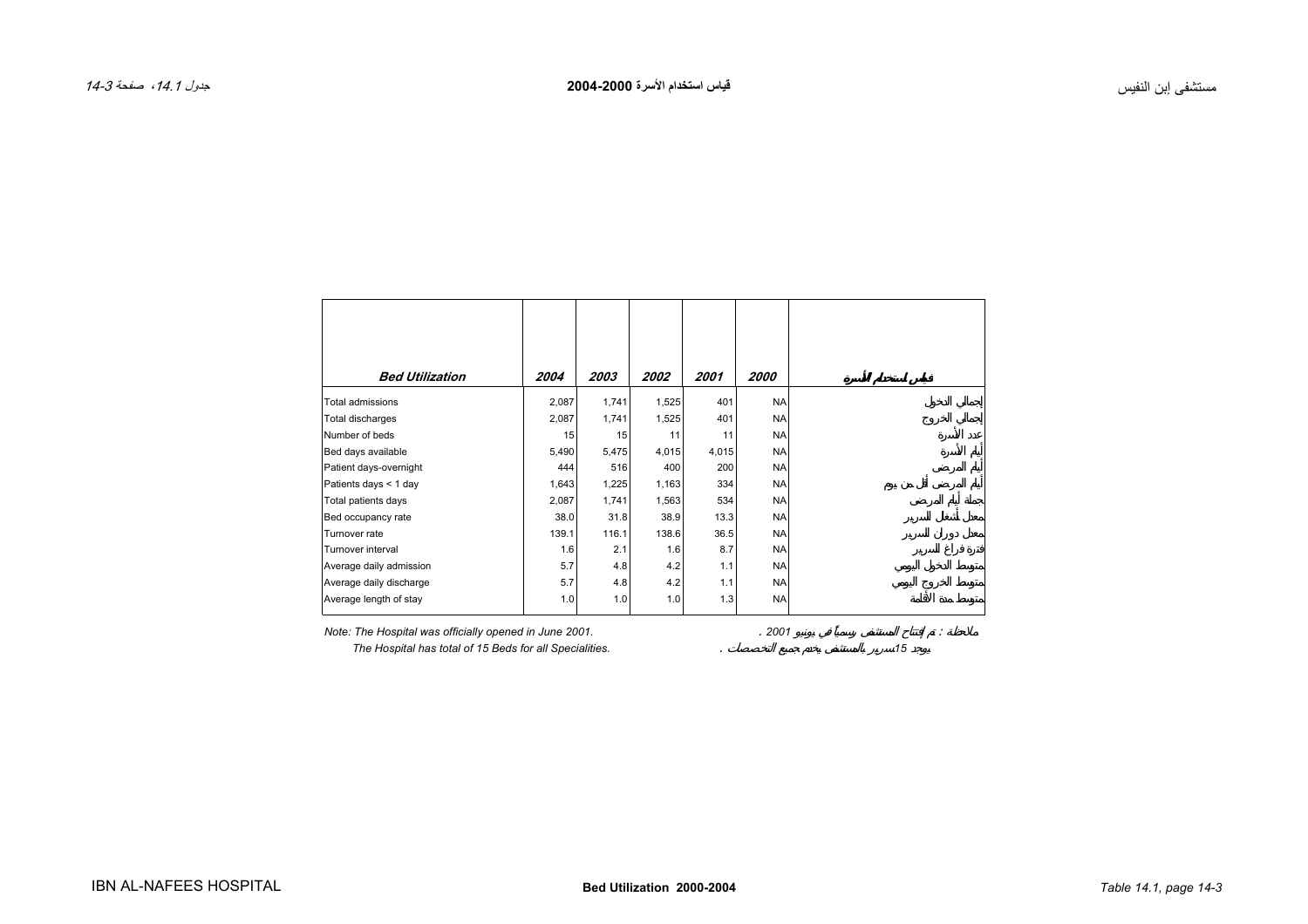<span id="page-3-0"></span>

| <b>Department / Clinic</b>                                                      | 2004   | 2003      | 2002      | 2001      | <i>2000</i> |       |
|---------------------------------------------------------------------------------|--------|-----------|-----------|-----------|-------------|-------|
|                                                                                 |        |           |           |           |             |       |
| <b>Hospital Clinics</b><br><b>General Practice</b>                              | 6,499  | 5,267     | 2,700     | 263       | <b>NA</b>   |       |
|                                                                                 | 2,032  | 1,913     | 913       | 412       | <b>NA</b>   |       |
| Dermatology                                                                     | 4,236  | 4,644     | 3,585     | 1,361     | <b>NA</b>   |       |
| Obstetrics/Gynecology                                                           |        |           |           |           |             |       |
| Paediatrics                                                                     | 963    | 375       | <b>NA</b> | <b>NA</b> | <b>NA</b>   |       |
| Surgical                                                                        | 1,244  | 917       | <b>NA</b> | <b>NA</b> | <b>NA</b>   |       |
| Psychiatric                                                                     | 1,953  | 1,151     | <b>NA</b> | <b>NA</b> | <b>NA</b>   |       |
| <b>Psychological Services</b>                                                   | 208    | 54        | <b>NA</b> | <b>NA</b> | <b>NA</b>   |       |
| Optometry *                                                                     | 159    | <b>NA</b> | <b>NA</b> | <b>NA</b> | <b>NA</b>   |       |
| Orthopedics *                                                                   | 355    | <b>NA</b> | <b>NA</b> | <b>NA</b> | <b>NA</b>   |       |
| Sub-Total                                                                       | 17,649 | 14,321    | 7,198     | 2,036     | <b>NA</b>   |       |
| Other Clinics **                                                                |        |           |           |           |             | **    |
| Dental                                                                          | 3,388  | 3,758     | 2,980     |           | <b>NA</b>   |       |
| E.N.T.                                                                          | 3,577  | 3,877     | 2,589     | 8         | <b>NA</b>   |       |
| Ophthalmology                                                                   | 6,845  | 6,012     | 5,436     | 2,321     | <b>NA</b>   |       |
| Orthopedics                                                                     | 2,028  | 2,108     | 1,156     |           | <b>NA</b>   |       |
| Paediatrics                                                                     | 2,606  | 3,195     | 2,991     | 1,479     | <b>NA</b>   |       |
| Surgical                                                                        | 1,420  | 1,302     | 1,427     | 955       | <b>NA</b>   |       |
| Urology                                                                         | 4,063  | 3,838     | 3,465     | 1,190     | <b>NA</b>   |       |
| Neurology                                                                       | 1,371  | 1,206     | 1,245     | 363       | <b>NA</b>   |       |
| Nephrology                                                                      | 4,134  | 3,728     | 3,983     | 1,887     | <b>NA</b>   |       |
| <b>Plastic Surgery</b>                                                          | 323    | 524       | 432       |           | <b>NA</b>   |       |
| Psychiatry                                                                      |        |           | 360       | 120       | <b>NA</b>   |       |
| Neuro-Surgery                                                                   |        | 374       | 469       |           | <b>NA</b>   |       |
| Cardiology                                                                      | 2,164  | 2,428     | 1,174     | 3         | <b>NA</b>   |       |
| Invitro Fertilization (I.V.F.)                                                  | 2,346  | 1,319     | <b>NA</b> | <b>NA</b> | <b>NA</b>   |       |
| Chest                                                                           | 2,965  | 1,403     | <b>NA</b> | <b>NA</b> | <b>NA</b>   |       |
| <b>Cosmetic Surgery</b>                                                         | 306    | 144       | <b>NA</b> | <b>NA</b> | <b>NA</b>   |       |
| Sub-Total                                                                       | 37,536 | 35,216    | 27,707    | 8,326     | <b>NA</b>   |       |
| Others                                                                          |        |           |           |           |             |       |
| Acupuncture                                                                     | 637    | 567       | <b>NA</b> | <b>NA</b> | <b>NA</b>   |       |
| Physical Medicine (Physiotherapy)                                               | 3,006  | 1,019     | 661       |           | <b>NA</b>   |       |
| Sub-Total                                                                       | 3,643  | 53,068    | 40,262    | 12,844    | <b>NA</b>   |       |
| <b>Grand Total</b>                                                              | 58,828 | 49,537    | 34,905    | 10,362    | <b>NA</b>   |       |
|                                                                                 |        |           |           |           |             |       |
| Optometry and Orthopedics Clinics are newly opened in 2004.                     |        |           |           |           | .2004       |       |
| ** Other Clinics: these clinics are operating under the hospital administration |        |           |           |           |             | $* *$ |

*\*\* Other Clinics: these clinics are operating under the hospital administration* : *\* \**

 *and their service details are included in private clinics.* .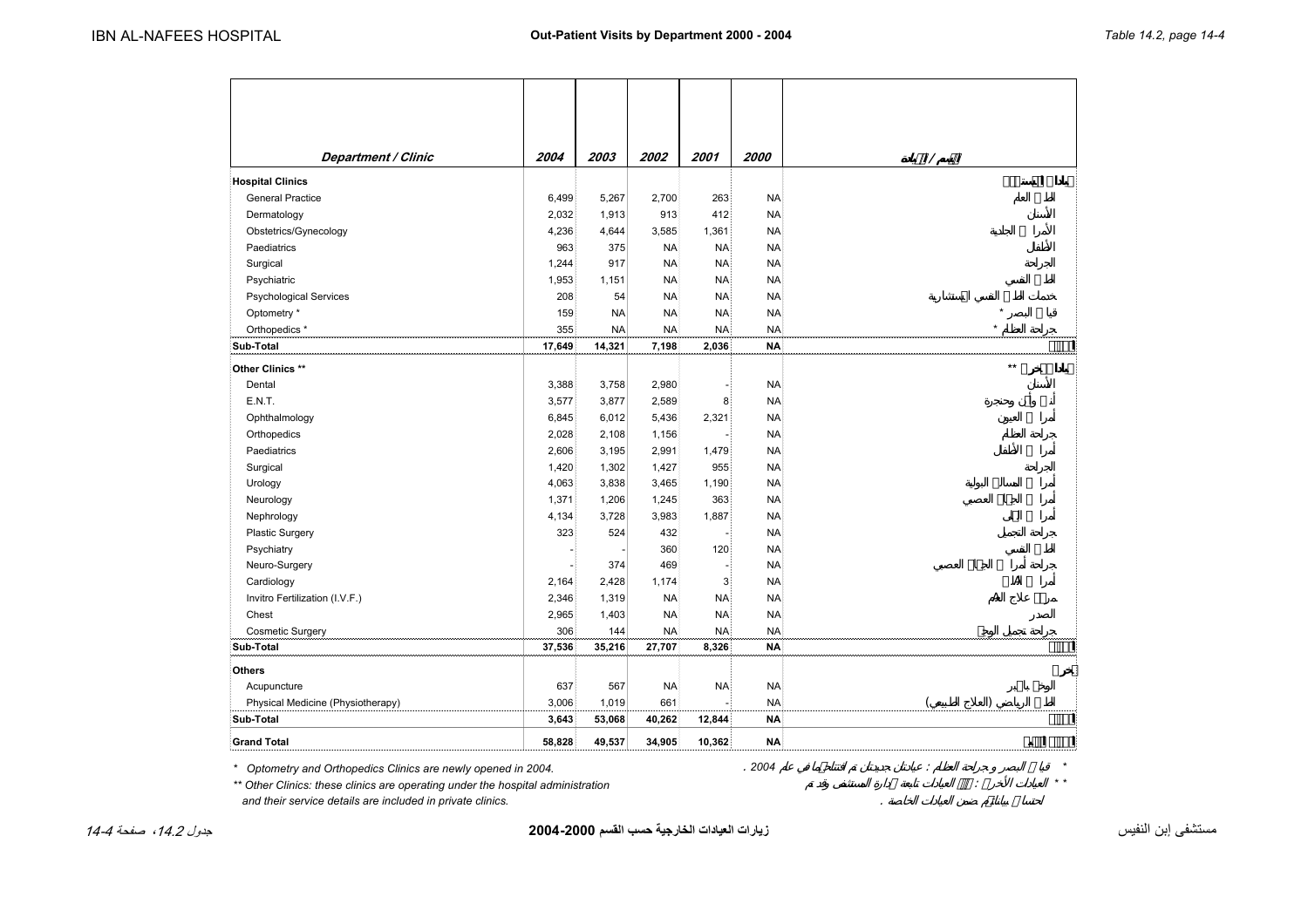<span id="page-4-0"></span>

|                                 | <b>Total</b> |           |             | <b>Bahraini</b><br><b>Non-Bahraini</b> |           |             |              |           |             |  |
|---------------------------------|--------------|-----------|-------------|----------------------------------------|-----------|-------------|--------------|-----------|-------------|--|
| Category                        | Total        | Female    | <b>Male</b> | <b>Total</b>                           | Female    | <b>Male</b> | <b>Total</b> | Female    | <b>Male</b> |  |
| Physicians                      | 13           | 7         | 6           | 12                                     | 6         | 6           |              |           |             |  |
| Dentists                        | <b>NA</b>    | <b>NA</b> | <b>NA</b>   | <b>NA</b>                              | <b>NA</b> | <b>NA</b>   | <b>NA</b>    | <b>NA</b> | <b>NA</b>   |  |
| Pharmacists & Technicians       |              |           |             |                                        |           |             |              |           |             |  |
| Nurses <sup>*</sup>             | 28           | 28        |             | 23                                     | 23        |             |              | 5         |             |  |
| Dental hygienists & Technicians | <b>NA</b>    | <b>NA</b> | <b>NA</b>   | <b>NA</b>                              | <b>NA</b> | <b>NA</b>   | <b>NA</b>    | <b>NA</b> | <b>NA</b>   |  |
| Lab technologists & Technicians |              | 5         |             |                                        | 5         |             |              |           |             |  |
| Radiographers & Technicians     |              | 2         |             |                                        |           |             |              |           |             |  |

*\* Nurses excluding practical nurses and other grades below staff nurse.* . : *\**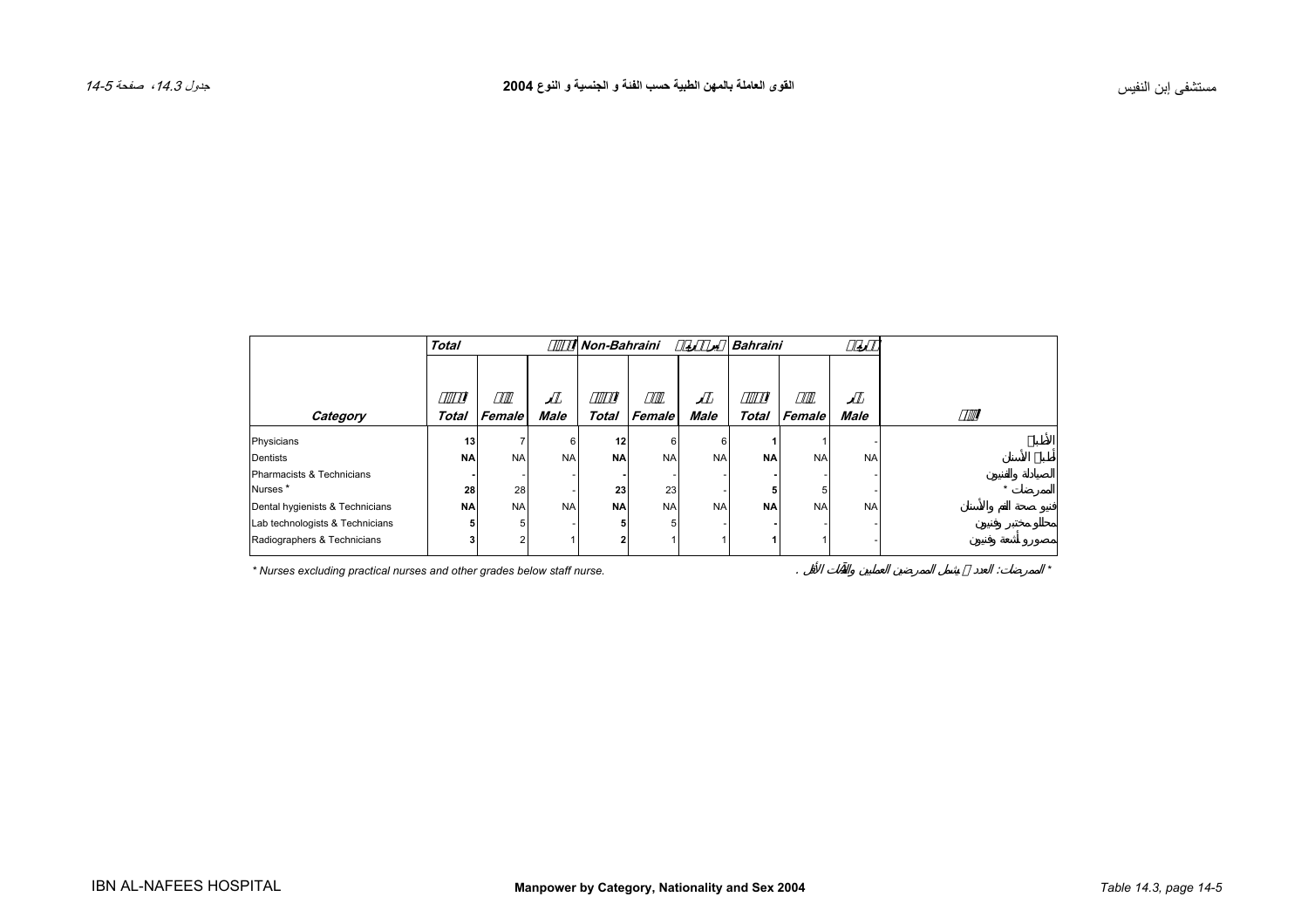<span id="page-5-0"></span>

|                                   |                               |                               |                                    | <b>Live Births</b>                 |        |                                    |                         |  |
|-----------------------------------|-------------------------------|-------------------------------|------------------------------------|------------------------------------|--------|------------------------------------|-------------------------|--|
| <b>Births</b>                     |                               |                               |                                    | <b>Premature</b>                   |        | <b>Full Term</b>                   | Ø                       |  |
| Nationality / type<br>of delivery | <b>Total</b><br><b>Births</b> | <b>Still</b><br><b>Births</b> | <b>Total Live</b><br><b>Births</b> | Congenital<br><b>Abnormalities</b> | Normal | Congenital<br><b>Abnormalities</b> | Normal                  |  |
| Bahraini                          |                               |                               |                                    |                                    |        |                                    |                         |  |
| Normal Delivery                   |                               |                               |                                    |                                    |        |                                    |                         |  |
| Vertex                            | 27                            |                               | 27                                 |                                    |        |                                    | 26                      |  |
| <b>Breech</b>                     |                               |                               |                                    |                                    |        |                                    |                         |  |
| Assisted Delivery                 |                               |                               |                                    |                                    |        |                                    |                         |  |
| Vacuum                            | 11                            |                               | 11                                 |                                    |        |                                    | 11                      |  |
| Forceps                           | $\overline{\mathbf{2}}$       |                               | $\overline{\mathbf{c}}$            |                                    |        |                                    | $\overline{\mathbf{c}}$ |  |
| Caesarian section                 | 28                            |                               | 28                                 |                                    |        |                                    | 28                      |  |
| Total Bahraini                    | 68                            |                               | 68                                 |                                    |        |                                    | 67                      |  |
| Non-Bahraini                      |                               |                               |                                    |                                    |        |                                    |                         |  |
| Normal Delivery                   |                               |                               |                                    |                                    |        |                                    |                         |  |
| Vertex                            | 9                             |                               | 9                                  |                                    |        |                                    | 9                       |  |
| <b>Breech</b>                     |                               |                               |                                    |                                    |        |                                    |                         |  |
| <b>Assisted Delivery</b>          |                               |                               |                                    |                                    |        |                                    |                         |  |
| Vacuum                            | 3                             |                               | 3                                  |                                    |        |                                    | 3                       |  |
| Forceps                           |                               |                               |                                    |                                    |        |                                    |                         |  |
| Caesarian section                 | 21                            |                               | 21                                 |                                    |        |                                    | 21                      |  |
| Total Non-Bahraini                | 33                            |                               | 33                                 |                                    |        |                                    | 33                      |  |
| Total                             | 101                           |                               | 101                                |                                    |        | 1                                  | 100                     |  |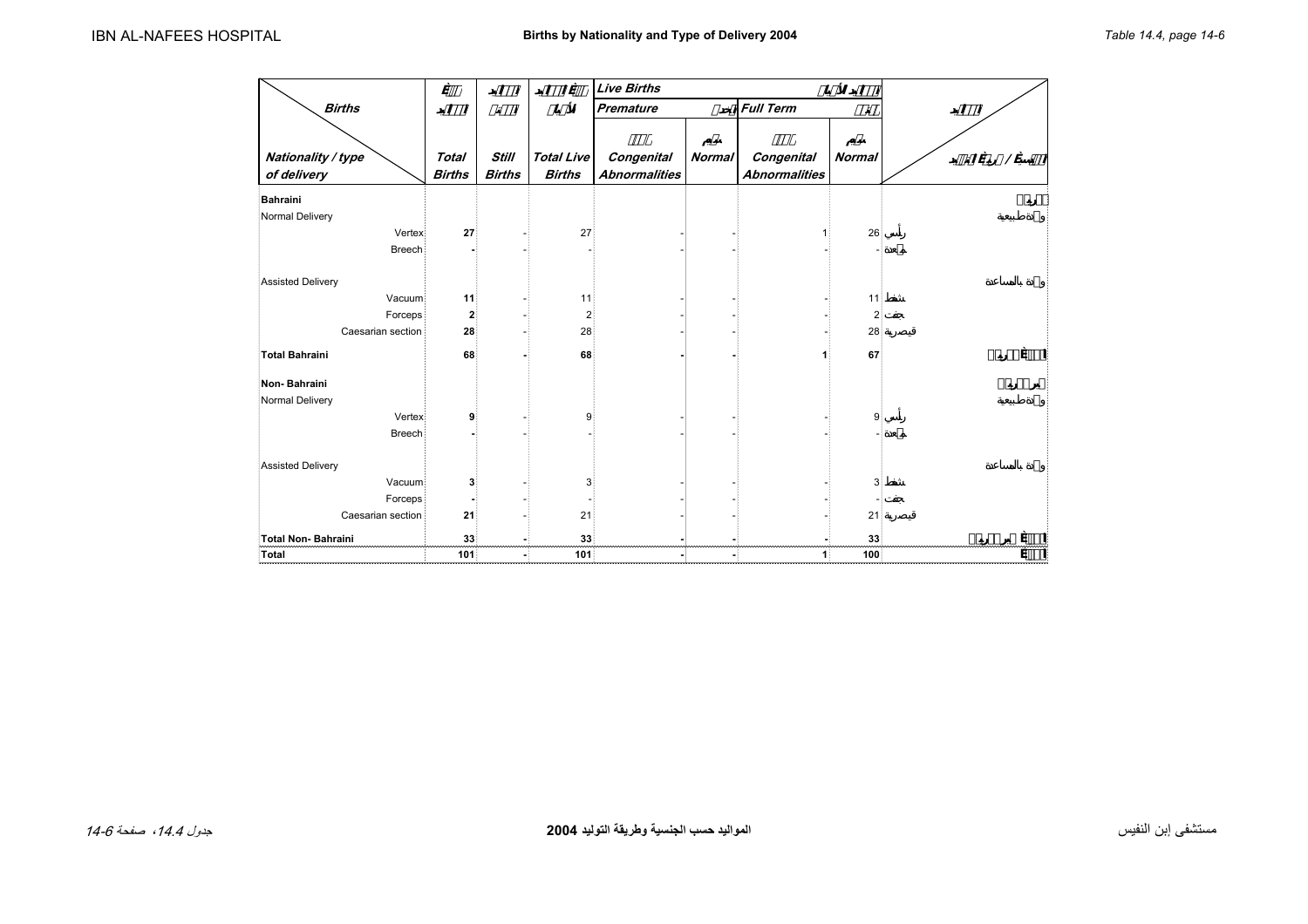<span id="page-6-0"></span>

|                        | Procedure Type |       |       |  |  |  |  |  |  |
|------------------------|----------------|-------|-------|--|--|--|--|--|--|
| <b>Department</b>      | Total          | Minor | Major |  |  |  |  |  |  |
| General Surgery        | 197            | 152   | 45    |  |  |  |  |  |  |
| Orthopedics & Fracture | 4              | 4     |       |  |  |  |  |  |  |
| Urology                | 322            | 229   | 93    |  |  |  |  |  |  |
| <b>Plastic Surgery</b> | 16             | 7     | 9     |  |  |  |  |  |  |
| Paediatrics            |                |       |       |  |  |  |  |  |  |
| Ear, Nose & Throat     | 9              | 9     |       |  |  |  |  |  |  |
| Opthalmology           | 456            | 167   | 289   |  |  |  |  |  |  |
| Gynecology             | 203            | 163   | 40    |  |  |  |  |  |  |
| Obstetrics             | 119            | 78    | 41    |  |  |  |  |  |  |
| Dental                 | Δ              | 3     |       |  |  |  |  |  |  |
| Endoscopy              | 269            | 269   |       |  |  |  |  |  |  |
| Others                 |                |       |       |  |  |  |  |  |  |
| Total                  | 1,599          | 1,081 | 518   |  |  |  |  |  |  |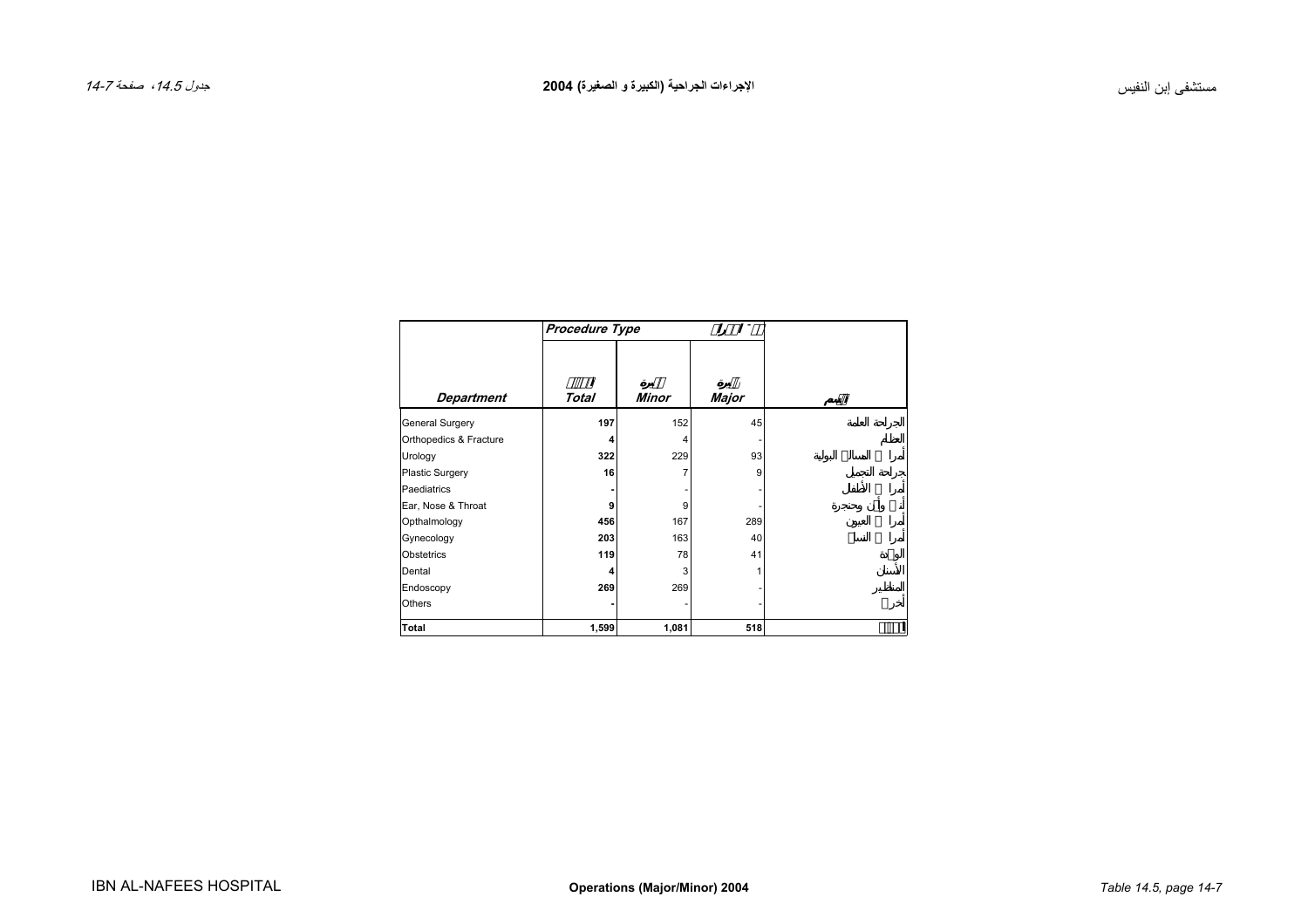<span id="page-7-0"></span>

| <b>Procedures</b>               | Total |
|---------------------------------|-------|
| Plain & general radiography     | 5,375 |
| Radiography with contrast media | 220   |
| Ultrasound                      | 1,486 |
| Reporting                       | 305   |
| Copying of Film                 |       |
| <b>Total</b>                    | 7,393 |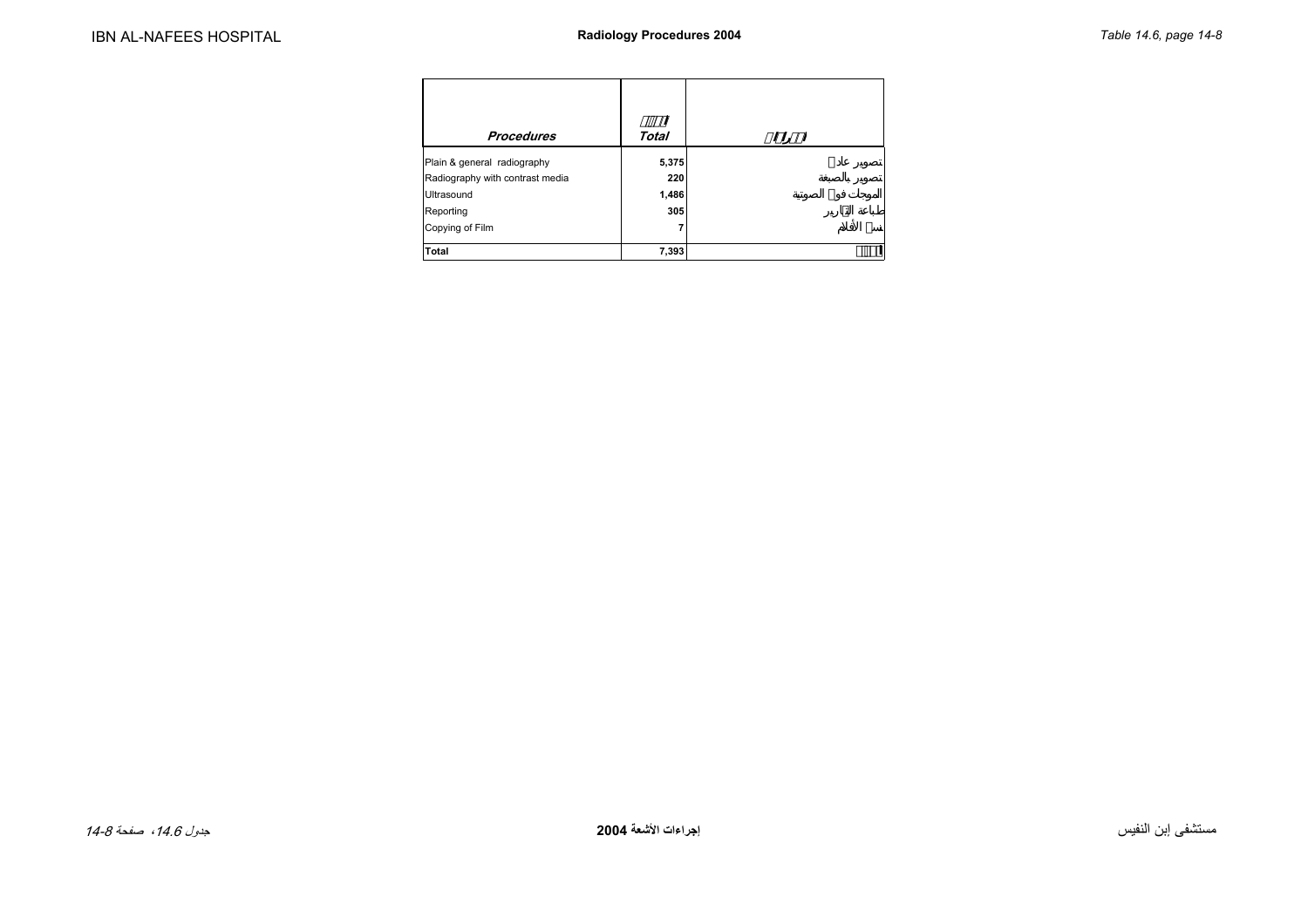<span id="page-8-0"></span>

|              |                |                   |                |               |                   |               |     |                   | $\varnothing$       |           |                   |                     |                                |   |   |
|--------------|----------------|-------------------|----------------|---------------|-------------------|---------------|-----|-------------------|---------------------|-----------|-------------------|---------------------|--------------------------------|---|---|
|              | <b>Total</b>   |                   |                | $2 - 5$ years |                   | $1 - 2$ years |     |                   | <b>Below 1 year</b> |           |                   |                     |                                |   |   |
|              |                |                   |                |               |                   |               |     |                   |                     |           |                   |                     |                                |   |   |
|              | Non            |                   |                | Non           |                   |               | Non |                   |                     | Non       |                   |                     | نوع التطعيم<br>Type of vaccine |   |   |
| <b>Total</b> |                | Bahraini Bahraini | Total          |               | Bahraini Bahraini | <b>Total</b>  |     | Bahraini Bahraini | Total               |           | Bahraini Bahraini |                     |                                |   |   |
|              |                |                   |                |               |                   |               |     |                   |                     |           |                   | <b>DPT</b>          |                                |   |   |
|              |                |                   |                |               |                   |               |     |                   |                     |           |                   |                     |                                |   |   |
| 31           | 20             | 11                |                |               |                   |               |     |                   | 30                  | 20        | $10$              | Dose 1              |                                |   |   |
| 22           | 14             | 8                 |                |               |                   |               |     |                   | 22                  | 14        | 8                 | Dose 2              |                                |   |   |
|              | 2              |                   |                |               |                   |               |     |                   |                     | 2         | $\overline{2}$    | Dose 3              |                                |   |   |
|              |                |                   |                |               |                   |               |     |                   |                     |           |                   | Booster dose        |                                |   |   |
|              |                |                   |                |               |                   |               |     |                   |                     |           |                   |                     |                                |   |   |
|              |                |                   |                |               |                   |               |     |                   |                     |           |                   | Poliomylelitis      |                                | Ø | Ø |
| 31           | 20             | 11                |                |               |                   |               |     |                   | 30                  | 20        | 10                | Dose 1              |                                |   |   |
| 22           | 14             | 8                 |                |               |                   |               |     |                   | 22                  | 14        | 8                 | Dose 2              |                                |   |   |
|              | $\overline{2}$ |                   |                |               |                   |               |     |                   |                     | 2         | $\overline{2}$    | Dose 3              |                                |   |   |
|              |                |                   |                |               |                   |               |     |                   |                     |           |                   | Booster dose        |                                |   |   |
|              |                |                   |                |               |                   |               |     |                   |                     |           |                   |                     |                                |   |   |
|              |                |                   |                |               |                   |               |     |                   |                     |           |                   | <b>Hepatitis B</b>  |                                |   |   |
| 5            | 3              | 2                 | 3              | 2             |                   |               |     |                   | $\mathbf{2}$        |           | $\mathbf{1}$      | Dose 1              |                                |   |   |
| 3            |                |                   |                |               |                   |               |     |                   | 3                   |           | 3                 | Dose 2              |                                |   |   |
|              |                |                   |                |               |                   |               |     |                   |                     |           |                   | Dose 3              |                                |   |   |
|              |                |                   |                |               |                   |               |     |                   |                     |           |                   | NA MMR <sup>*</sup> | $\star$                        |   |   |
|              |                |                   | $\overline{2}$ |               |                   | 3             | 2   |                   | <b>NA</b>           | <b>NA</b> |                   |                     |                                |   |   |

*\* MMR: Total of MMR <sup>1</sup>and MMR 2 .*

. :  *\**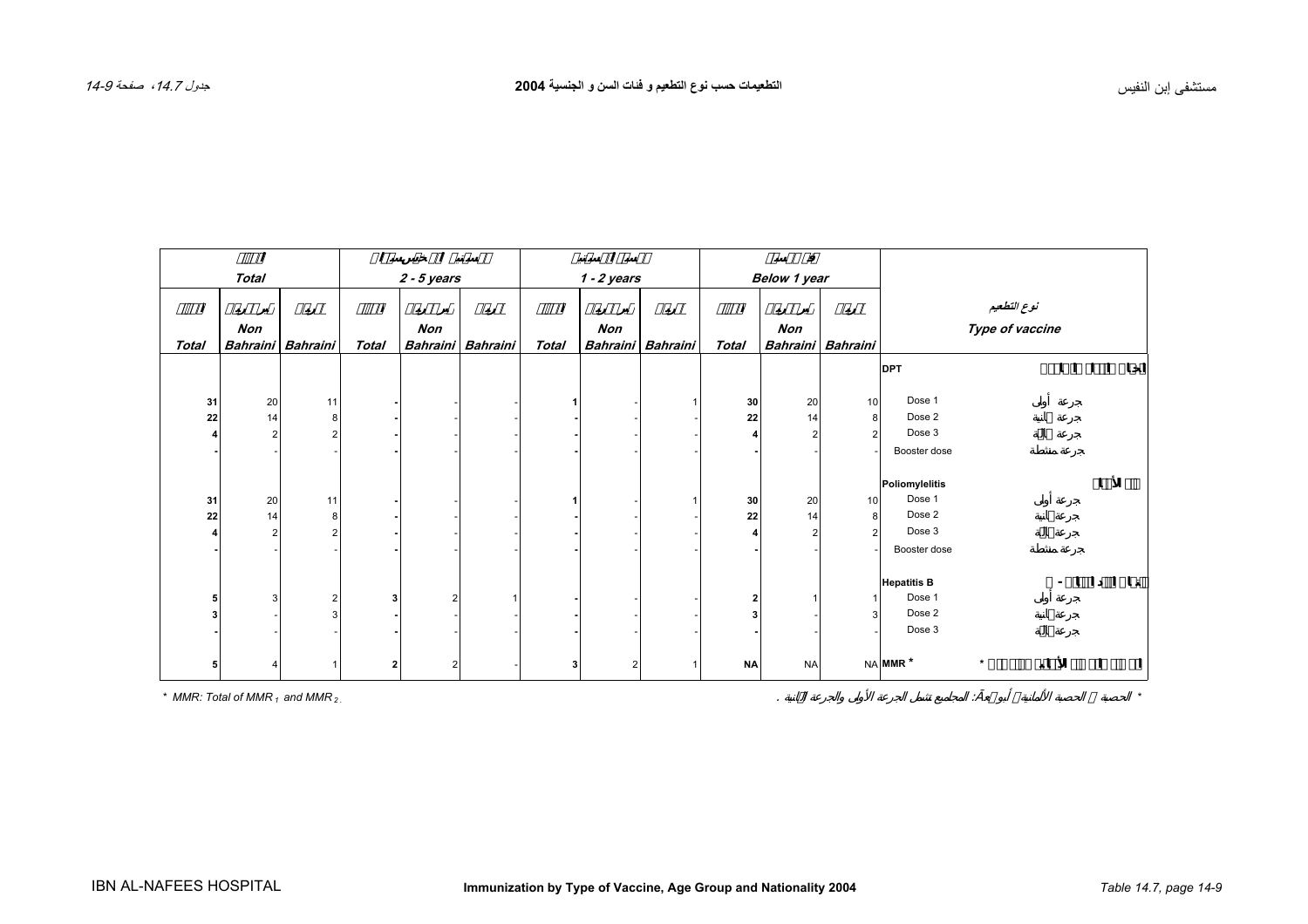<span id="page-9-0"></span>

| <b>Type of Test</b>                     | 2004   | 2003   | 2002   | 2001* | 2000      |
|-----------------------------------------|--------|--------|--------|-------|-----------|
| Clinical chemistry of blood             | 15,437 | 12,253 | 11,578 | 4,390 | <b>NA</b> |
| Clinical chemistry of other body fluids | 263    | 526    | 291    | 215   | <b>NA</b> |
| Endocrine function tests & enzymes      | 5,300  | 4,029  | 2,135  | 663   | <b>NA</b> |
| Microbiology                            | 5,704  | 2,414  | 3,538  | 1,438 | NA.       |
| Serology & immunology                   | 7,207  | 6,559  | 1,046  | 432   | <b>NA</b> |
| Mycology & parasitology                 | 662    | 2,834  | 186    | 279   | <b>NA</b> |
| Hematology                              | 6,955  | 4,402  | 2,846  | 1,171 | <b>NA</b> |
| General pathology                       | 596    | 613    | 423    | 140   | <b>NA</b> |
| Other laboratories tests                | 3      | 210    | 170    | 45    | <b>NA</b> |
| Total                                   | 42,127 | 33,840 | 22,213 | 8,773 | NA        |

*\* 2001 data covered the period from 1 May to 31 December .* . *31 1 2001 \**